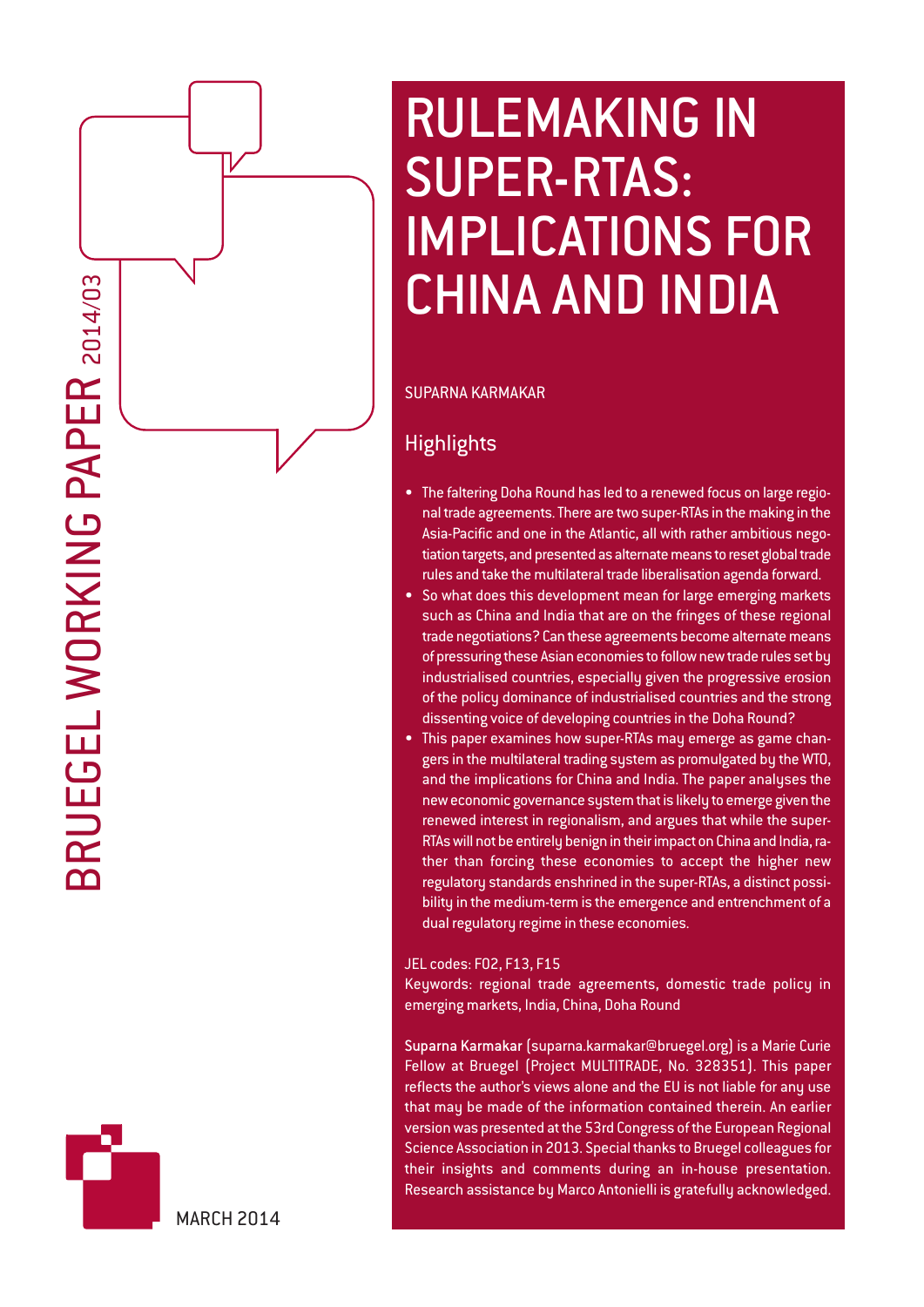### **1. Introduction**

When seen through the trade policy lens, an otherwise unremarkable 2013 may well be remembered for entrenching a new chapter in the nature of multilateral trade negotiations. After a long period of post-NAFTA (North American Free Trade Agreement) World Trade Organisation (WTO)-centric trade liberalisation, there is now a new zeal for negotiating multi-nation regional initiatives (mega-regionals) or super-regional trade agreements (henceforth super-RTAs) $^1$  $^1$ . Given their design and structuring, these negotiations are not held on a global multilateral basis, although they are being negotiated between rather large and diverse groups of economic entities that together account for over 60 percent of global trade. This latter feature makes them somewhat multilateral and *"brings to mind the early GATT Rounds"* (Dadush, 2013). In the making there are two super-RTAs in the Asia-Pacific region, namely the negotiations on Regional Comprehensive Economic Partnership agreement (RCEP or the ASEAN+6) and the US-led Trans-Pacific Partnership (TPP), and one transatlantic super-RTA: the Transatlantic Trade and Investment Partnership (TTIP) between the US and the 28-member European Union. These talks are intended to achieve 'gold standard' deep and comprehensive trade agreements, setting new rules and regulatory standards that are expected to put pressure on the large emerging economies left outside the deals to adapt or suffer the consequences<sup>[2](#page-1-1)</sup>.

<span id="page-1-0"></span> $^{\rm 1}$  In the earlier phase, EU, ASEAN, NAFTA, APEC and Mercosur were all part of a larger politico-strategic commitment to regionalism that used trade policu to ensure that the overall competitive strengths of the target regions were maximised.

<span id="page-1-1"></span> $^2$  Bergsten (1996) showed that fear of being crowded out of export markets as a result of trade agreements between partners – ie trade diversion effects – was a powerful motivation to engage in new multilateral negotiations. In the early 1990s in particular, NAFTA helped to bring closure to the WTO's Uruguay Round negotiations.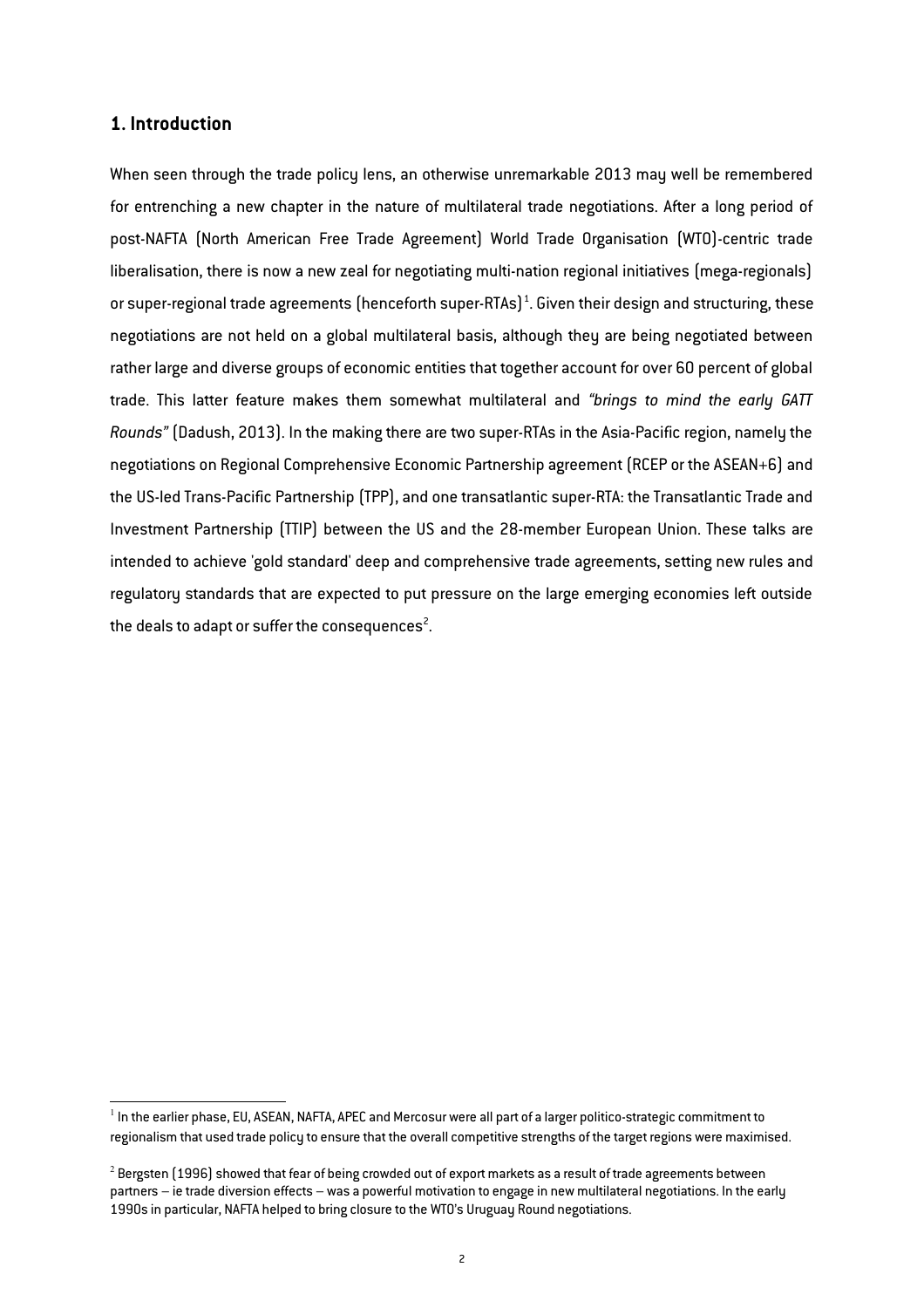



Source: Bruegel based on UNCTAD data.

The popular explanation for this renewed interest in regionalism lies in the moribund nature of the Doha Round of multilateral free-trade talks and the fear of outright exclusion or reduced influence of the industrialised countries in a new world in which emerging economies have an increasingly stronger voice in global rule/policy making. The new super-RTAs have therefore *de facto* taken over the responsibility for establishing global trade rules that address current and prospective trade concerns, which the 12 year-old somnambulant Doha Round is deemed unable to address. The super-RTAs are also designed to counteract the increasing loss of influence of industrialised countries in world trade matters (Figure 1 shows a dramatic fall in the TPP and TTIP groups' share of extra-EU world trade since 2000). In this respect, the situation is starkly different from the early years of GATT, when the industrialised countries were able to influence the structuring of global trade rules in their favour, which still continues through historic legacy. This is also implicit in the demand of the key emerging economy WTO members at the Doha Round negotiations to level the existing uneven playing field, a move that can potentially be subverted by the creation of new multilateral trading forums such as the TPP and the TTIP. Interestingly, *"(o)f the 26 Geneva Round participants… twelve are participating in the TTIP, three are participating in the TPP, and one—the United States, positioned once again at the center of the system—is participating in both"* (Dadush, 2013).

But what does this development mean for the large Asian emerging economies such as China and India, which are on the fringes of these super-RTA negotiations? Will the regionals be alternate ways to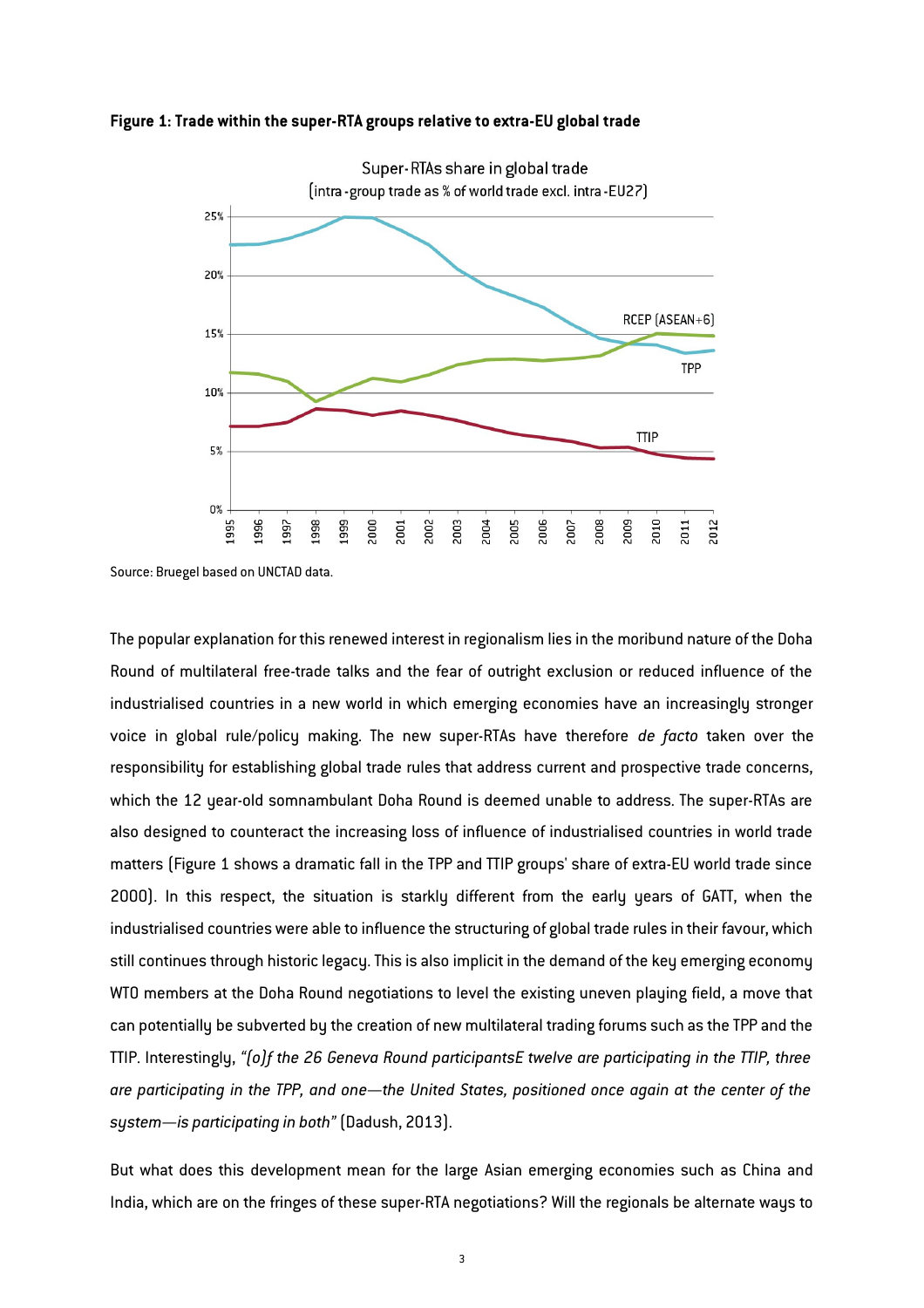pressure the large emerging economies to follow new trade rules and tougher regulations set by the industrialised countries, especially given the strong (dissenting) voice of economies such as China and India in the ongoing WTO negotiations on many of the proposals from western countries? An important case in point is the proposal for ever-stronger intellectual property protection in the US-led trade agreements. This can *de facto* undermine some of the safeguards (albeit rarely used) that the TRIPS agreement provides to developing countries by allowing a certain degree of flexibility to limit patent protection in the interest of the health concerns of their citizens. The TPP in particular is deemed retrogressive in several of its elements, given its US-corporate-sector-led agenda, and it might in these respects even work against WTO principles<sup>[3](#page-3-0)</sup>.

It should be remembered that navigating such large regional agreements is not a new experience, and developing countries live with the asymmetries enshrined in NAFTA and APEC in the last century. That said, the twenty-first century is a whole new world, and this paper will assess how super-RTAs might emerge as game changers in the multilateral trade rules promulgated by the WTO.

To do this, we briefly outline the scope and ambition level of the super-RTA negotiations, and then examine how their new asymmetric provisions might impact China and India. We discuss the possibility of the dispute settlement mechanisms (DSMs) designed in these agreements becoming multilateralised and posing serious challenges to the WTO's role as global rule-maker and arbiter. *Prima facie*, the new super-RTAs run the risk of exacerbating the divergence between regional and WTO trade rules by continuing to erode the WTO's central position in multilateral trade dispute settlement, and might emerge as game changers in the global trade governance. We will address this through an analysis of the feasibility of regulatory cohesion under the super-RTAs given the existing institutional mechanisms, trade policy and regulatory philosophy (and practice) in selected stakeholder countries, as a reality check on the proposed subversion of the global trade governance regime.

The paper is structured as follows. Section 2 discusses in brief the scope and state of play in the different super-RTAs. Section 3 examines the possible impact of super-RTAs on China and India, addressing the problem from the perspective of political-economy effects of regulatory (regime) change. Section 4 concludes with some policy and strategy options for these two emerging Asian countries, taking into account the recent dynamic developments in their economic and trade policy strategies.

<span id="page-3-0"></span> $^3$  For example, in the case of its treatment of the sensitive issue of data exclusivity and ever-greening of drug patents. Prompted by the domestic pharmaceutical lobby, in the TPP, the USTR's office is reportedly backtracking on WTO principles – for example, access to generic medicines – that Congress had inserted into its earlier trade agreements, like that with Peru. This over-riding of WTO principles may have particularly serious implications for emerging Asian countries with multiple public policy objectives. Panagariya (2014) offers an analysis of the ongoing US-India discontent on the latter's TRIPS obligations.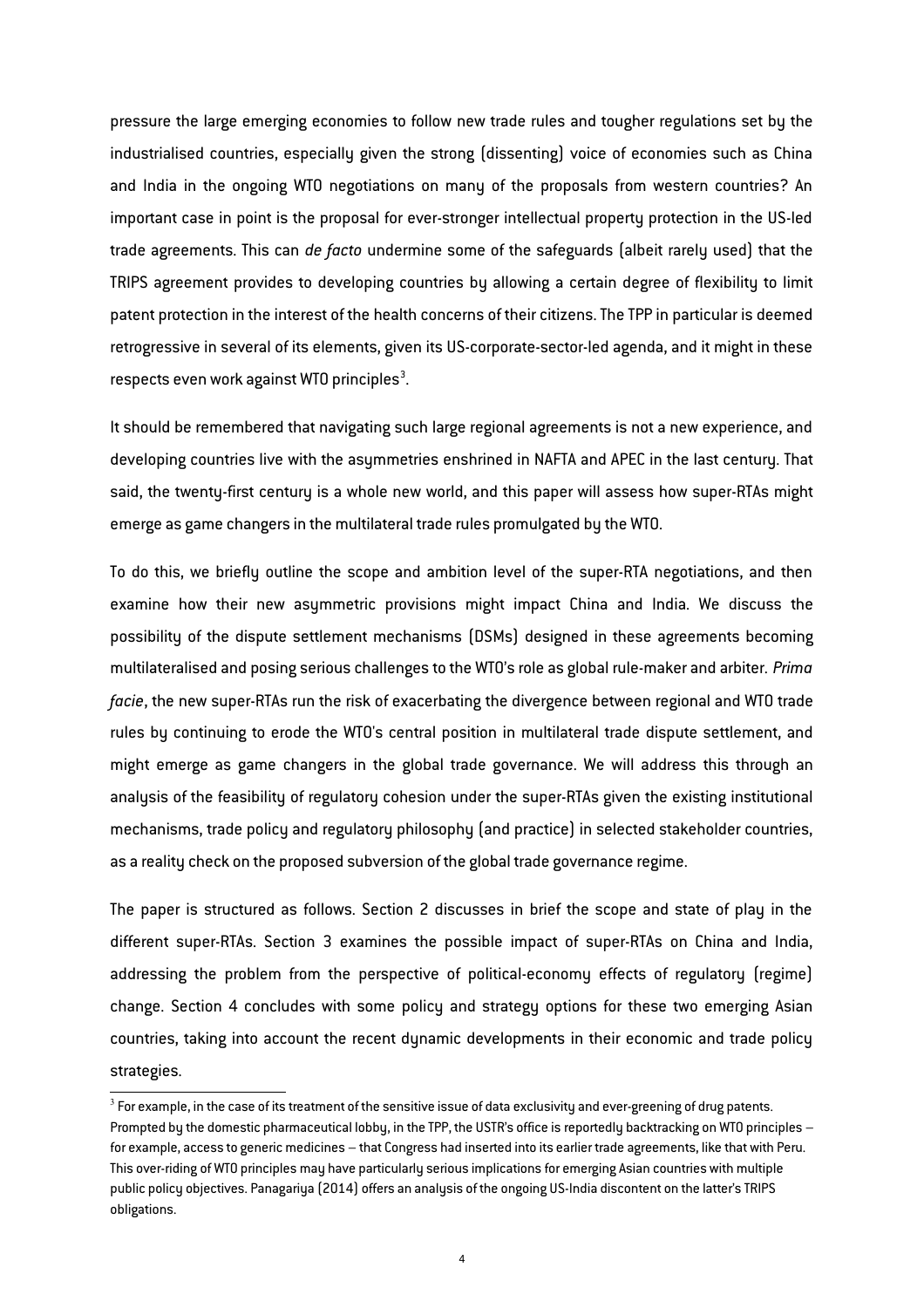## **2. Scope and ambition in super-RTA negotiations**

All three of the super-RTAs are being negotiated in the single undertaking mode under which nothing is agreed to until everything is agreed.

RCEP, driven by ASEAN, is a free-trade agreement between ASEAN and it's regional partners – Australia, New Zealand, China, South Korea, Japan and India. It is envisaged as a mutually beneficial economic partnership agreement that will broaden and deepen current free-trade engagements in the region. RCEP is designed to be WTO-compliant and is based on an open accession clause, ie welcoming the participation of any ASEAN partner that chooses to participate later (dubbed 'open-regionalism'). It is also the only super-RTA that involves the two emerging Asian giants, namely China and India. According to a recent study by Petri, Plummer and Zhai  $\left[2012\right]^4$  $\left[2012\right]^4$ , the deal will provide income gains of around US\$644 billion in 2025, representing 0.6 percent of the world's GDP, through the freer flow of goods, services, investments and labour between the participating economies ${}^5$  ${}^5$ . However, concluding a highlevel deep agreement is not going to be an easy task, especially as the RCEP's guiding principles are to recognise *"the individual and diverse circumstances"*, take into consideration *"the different levels of development of the participating countries"* and allow for *"appropriate forms of flexibility including provision for special and differential treatment, plus additional flexibility to the least-developed ASEAN Member States"* (ASEAN, 2012).

The TPP, now with 12 participating countries led by the US $^{\rm 6}$  $^{\rm 6}$  $^{\rm 6}$  (Australia, Brunei Darussalam, Canada, Chile, Japan, Malaysia, Mexico, New Zealand, Peru, Singapore, the US and Vietnam), is meanwhile being pushed as a 'living agreement' with a 'WTO-plus' approach<sup>[7](#page-5-0)</sup>. The countries involved accelerated their work to meet the target of concluding a deal by the end of 2013, but breakthroughs are yet to be reached in the discussions and officials (and industry experts) agree that landing zones are not in sight in many of the contentious issues, viz. intellectual property, state-owned enterprises, financial regulation. Petri, Plummer and Zhai (2012) estimate that an ambitious TPP could yield annual global income gains of US\$295 billion in 2025, with more benefits accruing to the countries that joined later,

<span id="page-4-0"></span><sup>4</sup> For summaries on net global and country-specific gains see, *Note on Alternative Asian Track Scenarios* at http://asiapacifictrade.org/wp-content/uploads/2012/11/Asian-track-alternatives.pdf.

<span id="page-4-1"></span> $^5$  Fukunaga and Isono (2013) argue that realising the RCEP potential will call for a comprehensive and high-level agreement by 2015, that (1) sets the target of 95 percent tariff elimination with a "common concession" approach, (2) introduces the "core non-tariff measures (NTMs)" concept and removes them, allows co-equal rules in the rules of origin (ROOs), setting a general rule of "RVC(40) or CTH" (i.e. "40 percent regional value added or change in tariff heading at 4-digit levels") and developing consolidated operational certification procedures; (3) introduces concrete and tangible trade facilitation programmes and addressing FTA utilisation issues; and (4) liberalises trade in services at a high level.

<span id="page-4-2"></span><sup>6</sup> The 4-member Trans-Pacific Strategic Economic Partnership Agreement (TPSEP or P4) of 2005, a free trade agreement between Brunei, Chile, Singapore, and New Zealand, was expanded in March 2010 to include other interested parties from the Asia-Pacific Economic Cooperation (APEC), most importantly the US.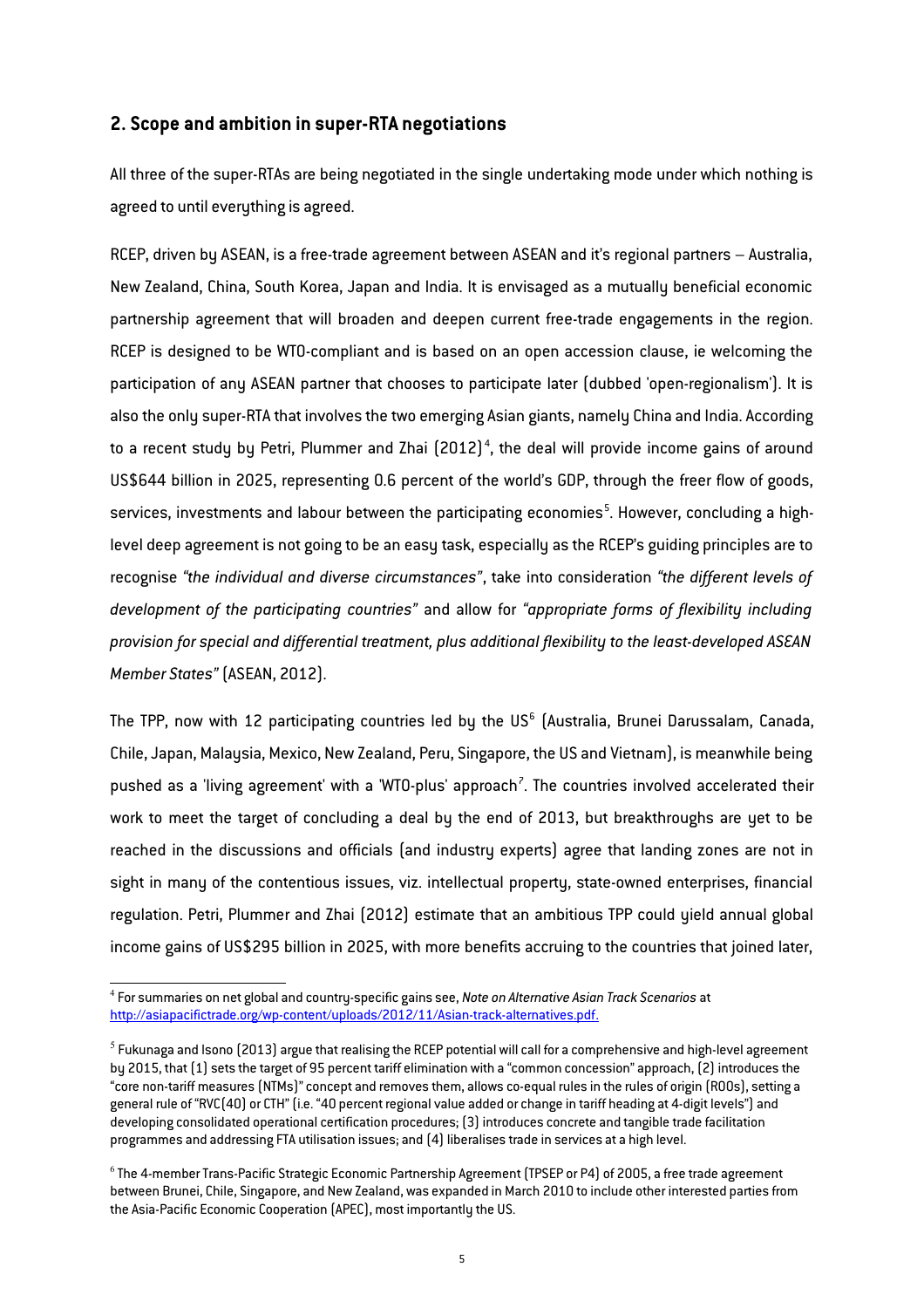suggesting that enlargement of the agreement is *"incentive consistent"*[8](#page-5-1) . The trade liberalisation rate, a key indicator of a nation's willingness to open up its markets, differs from one trade partner to another, but the standard rate among TPP members is more than 90 percent. However, the TPP rules call for the negotiating process to be managed by a small group of people, and for circulation of information beyond this group to be limited, and this lack of transparency is a major source of concern $^{\mathrm{g}}$  for all nonmember countries, and even for key stakeholders in the TPP member countries including in the US, especially those that fear potential losses because of the agreement. Bridging the differences between the members at various stages of economic development to arrive at a high-level agreement is expected to be another difficult task, especially when it comes to sensitive sectors<sup>[10](#page-5-3)</sup>. Finally, the lack of a 'fast-track' process for congressional approval in the US is now acknowledged to be a deterrent for the conclusion of the TPP; without the Presidential fast-track authority (widely not expected to be granted until after the US mid-term elections in November), TPP partners are unlikely to make their final offers for fear of the deal being unravelled by the US Congress.

The RCEP builds on ASEAN's experience and is expected to bring together all the five ASEAN+1 freetrade agreements (FTAs) into an integrated regional economic framework. The RCEP's ASEAN-centricity implies that it will be guided by the 'ASEAN way,' under which objectives and commitments are driven by a consensus decision-making process and are voluntary and non-binding. By comparison, in addition to the trade component in goods, services and investment, the TPP is expected to have a more demanding set of market access commitments in 'WTO-plus' issues and in the 'WTO-extra' subjects (categorisation by Horn *et al*, 2009) that are beyond the WTO's current mandate: intellectual property (IP) rights, labour standards, competition policy, investment rules, customs laws, e-commerce, the environment, government procurement and the role of state-owned enterprises. Most of these issues might not have immediate direct trade-related aspects but are deemed to be twenty-first century challenges (Basu Das, 2013). The TPP is being promoted as a 'gold-standard' free-trade agreement and is expected to harmonise conditions for businesses in the Asia-Pacific region through regulatory convergence among members, going beyond the recent trade facilitation agreement negotiated at the WTO's Bali ministerial conference (Karmakar, 2013a, evaluates the net gains from the WTO Bali deal).

<span id="page-5-0"></span> $^7$  The term 'WTO-plus' is applied in various contexts. It basically reflects the commitments made or obligations assumed that are more stringent than what is currently imposed or required under the WTO agreements.

<span id="page-5-1"></span><sup>8</sup> For summaries on net global and country-specific gains see, *Note on Alternative TPP-Track Scenarios* at <http://asiapacifictrade.org/wp-content/uploads/2012/11/TPP-track-alternatives.pdf>

<span id="page-5-2"></span> $^9$  TPP is also criticised for its retrogressive elements like non-transparent negotiations and a divisive approach to integration.

<span id="page-5-3"></span> $10$  The TPP has stirred protests in various countries amid fears it could leave domestic markets exposed to foreign competition. Powerful agriculture lobbies in Japan are resisting the TPP and concerns have been raised that Japanese demands for exceptions in its five sensitive farm products may present a sticking point. Several countries have also indicated "serious difficulties" with the agreement's potential impact on state-owned firms.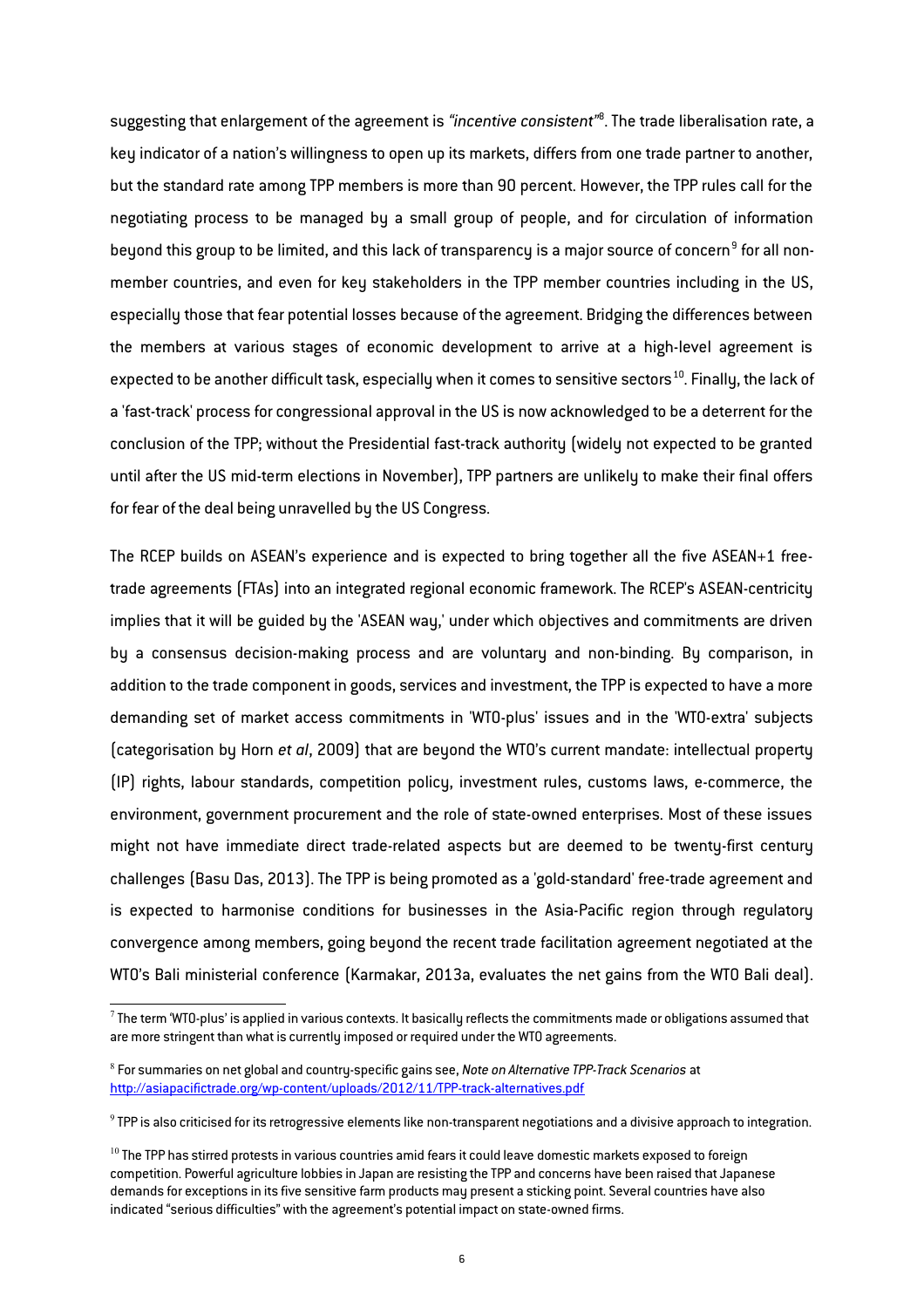However, TPP members are at different levels of economic development and the WTO-plus issues covered under the TPP will require significant reform to the domestic industrial and economic policies of most members, and might raise challenges for the countries/sectors that need economic reform and for economies that have state-owned enterprises.

# **Box 1: State of play in the three super-RTA negotiations**

RCEP is a 16-member group driven by ASEAN which launched negotiations in November 2012. The third round of negotiations was held 20-24 January 2014. Negotiations are expected to be concluded by end-2015. It proposes to create a 16-country integrated market in the Asia-Pacific region of around 3.35 billion people with a combined GDP of US\$21.4 trillion or 27 percent of global GDP.

TPP is a US-led initiative now with 12 participating countries; the group held its twenty-first meeting in Singapore 7-10 December 2013. The agreement was originally proposed to be concluded by the end of 2013, but unforeseen delays have led negotiators to push the target completion date to mid-2014. TPP-12 countries, representing more than 800 million people, account for nearly 40 percent of global GDP and about one-third of world trade.

TTIP is the newest super-RTA, with negotiations launched in March 2013 and talks still at a very early stage. Originally proposed for an end-2014 conclusion, slippage is already apparent; officials caution that the informal mid-2014 deadline to conclude TTIP negotiations is now likely to be pushed back to 2015. The range and complexity of the potential regulatory issues are also so vast that EU officials admit they would be unlikely to be finalised in a single deal. Instead, TTIP would function more as a 'living agreement', which would establish a framework for regulators.

The transatlantic TTIP is an ambitious, comprehensive, and high-standard trade and investment agreement that will offer significant benefits by promoting international competitiveness, jobs and growth in the partner countries. Together, the US and the EU account for almost half of global output and a third of world trade<sup>[11](#page-6-0)</sup>; the stock of shared direct investment adds up to more than US\$3.6 trillion. The aim of TTIP is "to liberalise, as much as possible, trade and investment between the two blocs" in the 20 areas<sup>[12](#page-6-1)</sup> that the agreement is expected to cover. An independent studu by Francois et al  $(2013)$ 

<span id="page-6-0"></span> $11$  Bilateral trade as a share of global trade (excluding intra-EU trade) however has declined sharply by nearly half since 2001, and according to the latest UNCTAD data was at 4.39 percent in 2012.

<span id="page-6-1"></span> $12$  These include: market access for agricultural and industrial goods, government procurement, investment, energy and raw materials, regulatory issues, sanitary and phytosanitary measures, services, intellectual property rights, sustainable development, small- and medium-sized enterprises, dispute settlement, competition, customs/trade facilitation, and stateowned enterprises. The comprehensive trade and investment agreement aims to achieve ambitious outcomes in three broad areas: a) market access; b) regulatory issues and non-tariff barriers; and c) rules, principles, and new modes of cooperation to address shared global trade challenges and opportunities.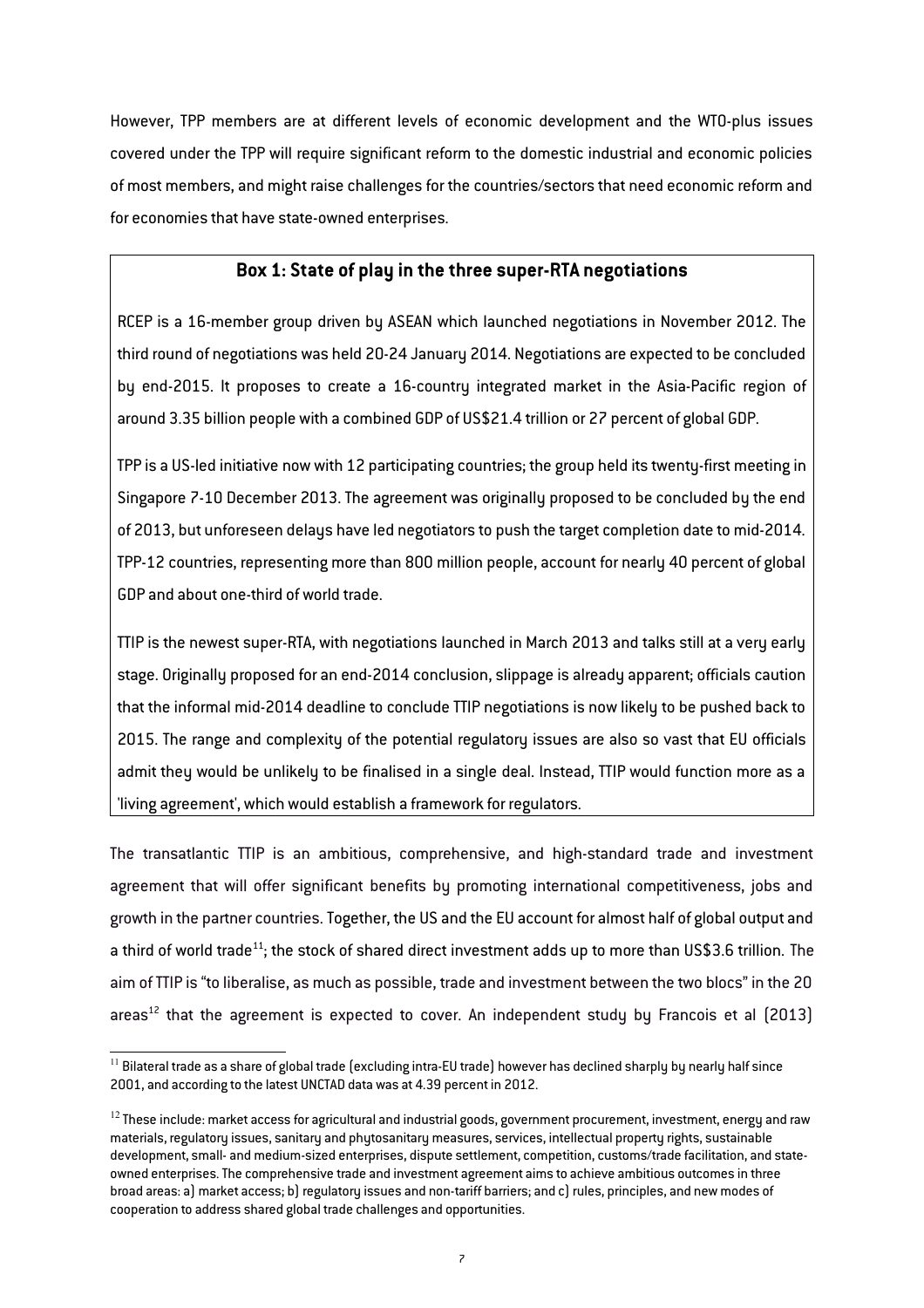estimated that an ambitious and comprehensive $13$  agreement could bring significant economic gains for the EU as a whole (approximately US\$88.7 to US\$155.1 billion a year until 2027, depending on the content of the negotiated agreement) and for the US (US\$64.4 to US\$123.5 billion a year), while increasing global income by almost US\$130 billion annually as a result of increased bilateral trade.

However, as much as 80 percent of the total potential gains from the TTIP are to come from cutting costs imposed by bureaucracy and regulations (so-called non-tariff barriers or NTBs), and from liberalising trade in services and public procurement. Although tariffs between the US and the EU are already low (on average 4 percent), the cost of dealing with unnecessary bureaucracy can add an equivalent to tariffs of 10-20 percent to the price of goods, which is usually borne by consumers. But tackling these kinds of non-tariff barriers is easier said than done, and the two trade partners have been discussing regulatory harmonisation in key traded products/sectors for nearly two decades now. Also, the remaining tariffs will be harder to reduce than imagined. High tariffs in sugar, textiles and garments, steel and trucks have existed for so long because there are powerful vested interests that are loath to forgo their advantages. Finally, the TTIP negotiations are not all encompassing; they will not cover agricultural subsidies, subsidies to aircraft manufacturers or movement of temporary workers, nor are likely to comprehensively cover IP rules and financial sector regulation. Therefore, and despite different studies having already outlined the economic and strategic benefits of TTIP, the debate is still open on the feasibility of a deep trade agreement, and even its desirability.

It is envisaged that the super-RTAs will generate new momentum for multilateral liberalisation and provide a boost to trade and economic growth in the participating industrialised member countries. The agreements will also reinforce the global influence of participants as international standard- and rulesetters. This directly reflects the unease in the industrialised world about the turbo-charged rise of the emerging economies over the earlier decade, and the fear that the global order is no longer dictated by the West, which, in particular, is less able to stand up to an increasingly economically powerful China (and possibly also India in the near future). To Stiglitz (2013) these negotiations are *"not about establishing a true free-trade system. Instead, the goal is a managed trade regime – managed, that is, to serve the special interests that have long dominated trade policy in the West,"* while to Messerlin (2012), they are a strategy to *"bypass the WTO's consensus structure and write the rules of 'WTO version 2.0'."*. However, given that most of the gains are expected to emerge from eliminating regulatory and beyond-the-border barriers (merchandise trade is largely free already), the impact of

<span id="page-7-0"></span> $13$  The comprehensive option includes two scenarios: a less ambitious agreement that includes a 10 percent reduction in trade costs from NTBs and nearly full tariff removal (98 percent of tariffs) and an ambitious scenario that includes the elimination of 25 percent of NTB related costs and 100 percent of tariffs. In both scenarios more ambition is imposed on the lowering of procurement-related NTBs than for other NTBs affecting goods and services. It is assumed that NTBs linked to procurement are reduced by 25 percent or 50 percent, in the "less ambitious" and in the "ambitious" scenarios respectively.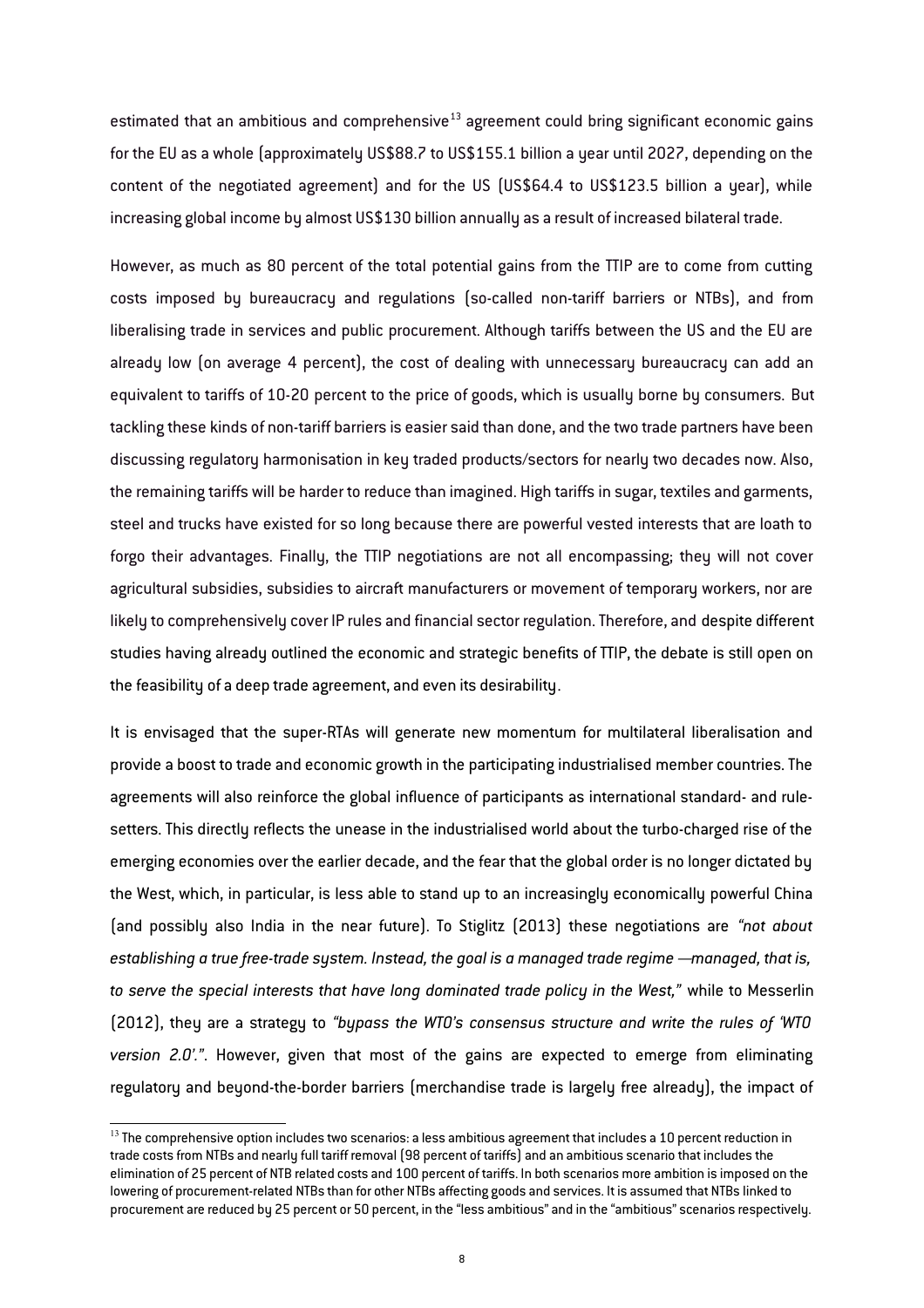which is as difficult to measure and attribute to increased trade flows as it is to eliminate the barriers in the first place, a large part of the projected gains might remain unrealised.

#### **3. The impact of super-RTAs on China and India**

We now examine the potential impact of the super-RTA's on two non-member large emerging markets, China and India. The impact can be felt in two ways: (1) indirectly by undermining the WTO's preeminence as a multilateral rule-setter and arbiter, and (2) directly because of the 'rearranging of the deck' which these super-RTAs aim to achieve.

In the first *indirect* case, clearly, the overriding concern from the WTO's perspective is the prospect that it will increasingly become irrelevant as a trade liberalisation platform, should the super-RTAs manage to achieve their ambitious liberalisation and regulatory harmonisation targets before the Doha Round is formally concluded, though this remains doubtful because meeting the highly ambitious timelines are already proving to be impossible unless the scope of the agreements is considerably diluted<sup>[14](#page-8-0)</sup>. The conclusion of these deep RTAs will however be disadvantageous to the emerging economies not only because of their exclusion during the treaties' formation phase, but more because the WTO-led multilateral decision-making and adjudication processes give these countries equal voice<sup>[15](#page-8-1)</sup> and abilitu to address domestic growth concerns and sensitivities. Regionalism as envisaged in the super-RTAs is thus a sub-optimal strategy for China and India, especially at their present stage of development.

Two direct consequences of rapid growth in large developing countries has been that (i) the old Quad (the EU, the US, Japan and Canada) that could once hammer out multilateral trade deals at the GATT/WTO has less relevance today, and (ii) there is a greatly muted reaction from the large developing countries (bordering on ennui) to any regional trade agreement negotiated by the Quad members. Sustained growth in large emerging economies has also eroded the ability of the old Quad to negotiate global trade deals that meet the expectations and interests of their domestic industry stakeholders. Hence the understandable disconnection of industrialised country business lobbyists from the Doha Round<sup>[16](#page-8-2)</sup>, in stark contrast to their very active engagement and the political pressure that they exercised during the Uruguay Round. Also, NAFTA exerted a perceptible domino effect during the

<span id="page-8-0"></span> $14$  However, following the missed 2013 goalpost of TPP, negotiators expressed their will to continue intensive work with flexibility to finalise the text issues as well as market access issues towards an ambitious agreement.

<span id="page-8-1"></span><sup>&</sup>lt;sup>15</sup> Arising from the WTO's egalitarian one-country-one-vote principle and equal veto powers for all members.

<span id="page-8-2"></span> $16$  One of the big problems of the Doha talks is that they have attracted very little interest from the US business community whose support is absolutely necessary to get US Congressional approval, especially in view of the absence of a Presidential "fast track" authorisation for negotiating trade agreements.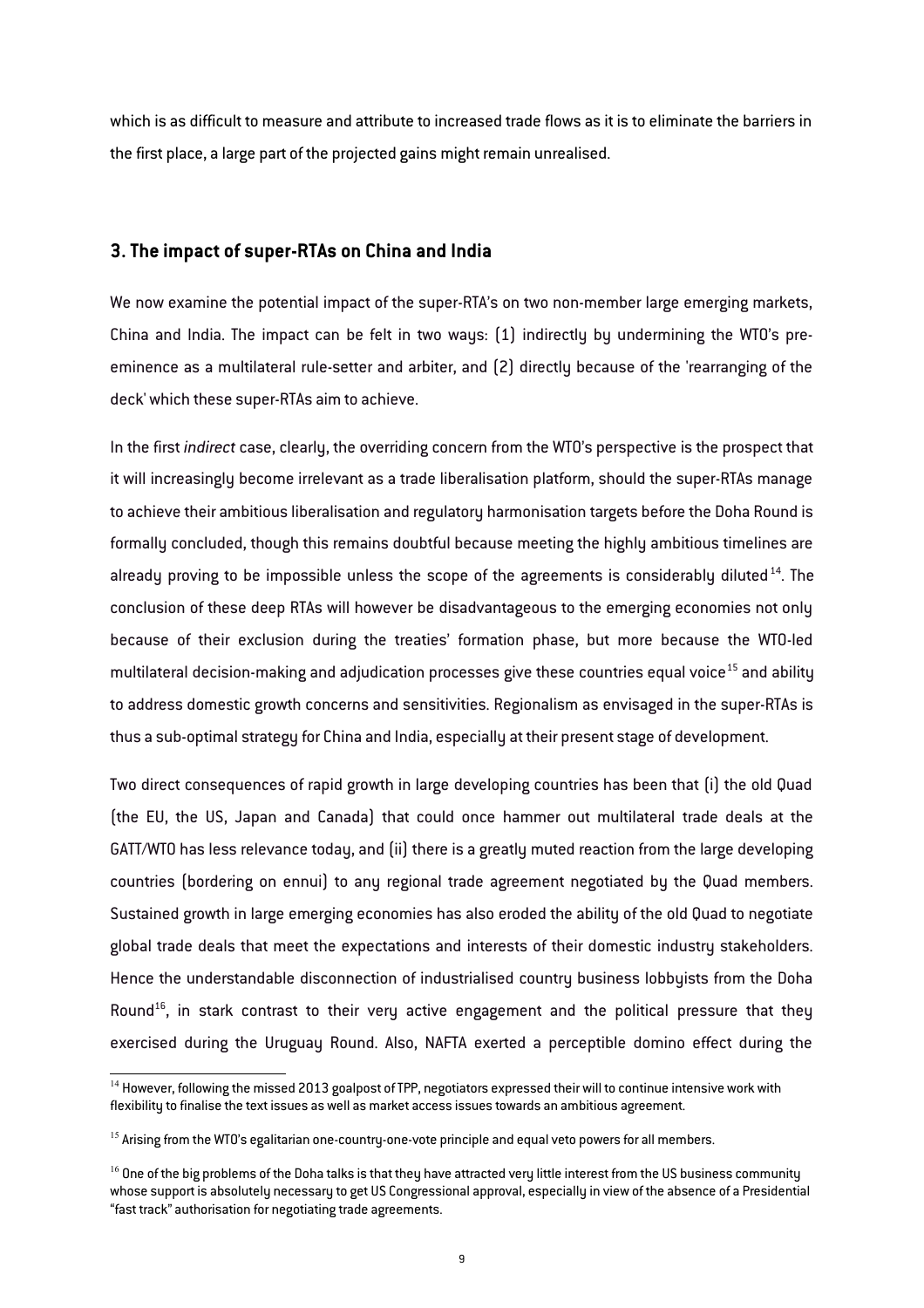closing days of the Uruguay Round, leading to the capitulation of many a nay-sayer. But, as succinctly put by a leading trade analyst at a recent meeting, the *"days of neo-classical 'build it and they'll beg to join' treaty constructs are long over"*[17](#page-9-0). Hence, both industrialised and developing countries are focused on negotiating regional and bilateral agreements that suit domestic interests. Nevertheless, the current WTO rules served well during the recent economic and financial crisis, with relatively little increase in protectionism, notwithstanding the massive structural changes (compounded by the crisis) associated with the unprecedented rise of emerging markets, in particular China. This experience has underlined that, despite its supposed inability to seal the market access negotiations, the WTO's disputesettlement abilities and role as a global arbitrator/rules enforcer remains undiminished and as yet unchallenged.

However, with the so-called 'proliferation' of more solid and far-reaching dispute settlement mechanisms in the RTAs, there is a fear of overlap and conflicts with the WTO Dispute Settlement Mechanism. This has the potential to become a major factor in the governance of global trade. Studies of the RTA dispute settlement mechanisms usually highlight that the increased density, volume and complexity of international norms requiring correspondingly sophisticated mechanisms to guarantee their smooth operation and accurate interpretation are the key reason why RTA dispute settlement mechanisms are needed. Such dispute settlement mechanisms have also started to challenge the coherence of international jurisprudence. As the jurisdiction of WTO bodies broadens, along with regional courts and tribunals, the possibility of overlap seems to increase (Biukovic, 2008). So far the RTAs have created intergovernmental structures with relatively weak enforcement mechanisms, but this is expected to change with the super-RTAs. The super-RTAs are led by strong rule-oriented economies such as the US and the EU, which have the necessary will and capability to establish stronger institutions and to implement monitoring and enforcement mechanisms, as has been done during European integration and to a lesser extent in NAFTA.

Moreover, the potential for jurisdictional overlap between the WTO and RTA dispute settlement mechanisms stem not only from jurisdictional overlaps leading to a 'double breach' of both an RTA obligation and a WTO obligation, but also from the deliberate creation of RTA countermeasures that violate WTO rules<sup>[18](#page-9-1)</sup>. While they retain the 'regional' moniker, the fact that super-RTAs now involve

<span id="page-9-0"></span><sup>&</sup>lt;sup>17</sup> Pierre Sauve, at the IMD organised meeting entitled "WTO Blueskying: Ideas for the new DG", 28 June, 2013.

<span id="page-9-1"></span> $^{18}$  Given that many countermeasures capable of being taken under an RTA will involve a breach of WTO obligations, it becomes necessary to reflect further on the nature of the permission the WTO gives its members to conclude RTAs and whether this permission entails that RTAs parties may use trade countermeasures in their RTA relations. There is no clear provision in the WTO stating whether RTAs parties can take a trade-countermeasure that would be inconsistent with WTO obligations. Ultimately, the answer to this question depends on whether GATT Article XXIV and GATS Article V provide an exception for all measures taken in conformity with a WTO compliant RTA, or instead require some sort of 'connection' between the measure claimed to be taken in conformity with the RTA and the WTO. In sum the legal consequences of the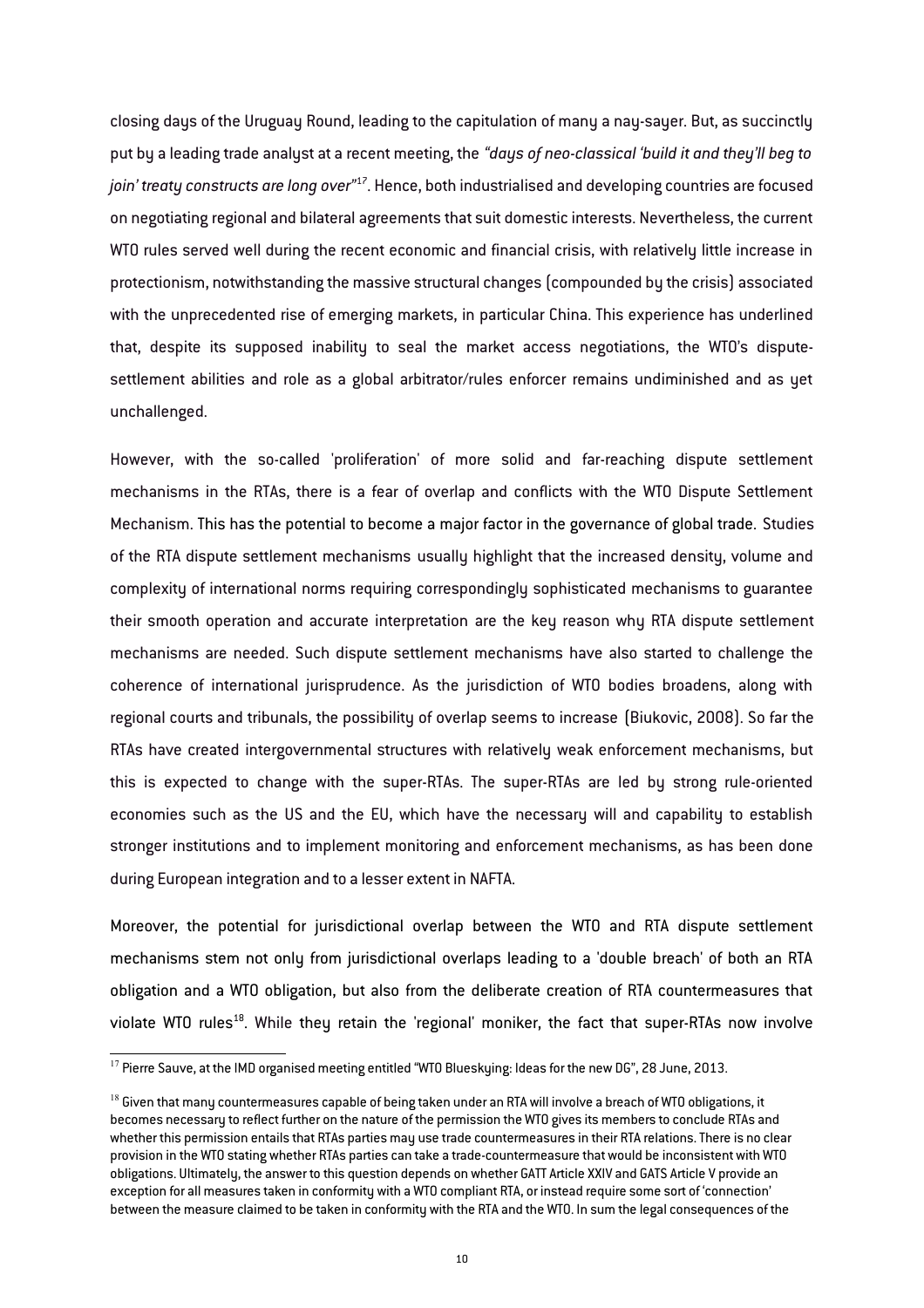countries spanning the globe makes them multilateral to some degree, and proportionately increases the likelihood that super-RTA dispute settlement mechanisms will exacerbate divergences between regional and WTO trade rules by continuing to erode the central role of the WTO in multilateral trade jurisprudence. A related concern is the potential threat of forum shopping by industrial country multinational corporations in favour of the RTA dispute settlement mechanisms, which will most likely allow for investor-state dispute settlement mechanisms as opposed to the state-state dispute mechanism under the WTO $19$ . As more and more economies plug into global value-chain production systems, sovereign governments will have less control over the likely preference of multinationals to opt for investor-state dispute settlement mechanisms. The consequent rise in RTA dispute settlement mechanism jurisprudence will further accelerate the erosion of the WTO's centrality in multilateral trade dispute resolution, as the judgements from the former can be used to argue for future WTO-DSM cases.

With respect to their *direct impact* on China and India, there appear to be two major areas of influence of the super-RTAs. The first is their potential impact on the regional production networks. RTAs such as the RCEP and TPP, are expected to support emerging international production networks, by reducing the administrative and regulatory costs of doing business in member states. Keeping this in mind, the super-RTAs might give more priority to certain service sectors, such as transportation, telecommunications, ICT, logistics and financial services, that contribute to or take advantage of the formation of international production and distribution networks, but some of which might be difficult to replicate in emerging markets. While how that dynamic situation is likely to play out is unclear, it seems likely that China's present central role in the Asia-Pacific production networks and supply chains will be adversely affected<sup>[20](#page-10-1)</sup>. This is all the more so given that the US-led super-RTAs put businessfriendly regulatory coherence in WTO-plus and WTO-extra issues at the heart of their key deliverables, and China's domestic regulations on IP and government procurement, for example, hardly come close to those likely to be adopted.

However a deeper analysis of the potential impact of the super-RTAs on China (assuming a marginal net impact of RCEP in terms of countering the TPP effects) reveal that the net effect of a future scenario in which preferential market access in RTAs that do not include China pushes China out of the regional

overlaps between the operation of any RTA-DSM and that of the WTO are far from clear (Marceau and Wyatt 2010).

<span id="page-10-0"></span> $19$  The desire of companies to include dispute-settlement provisions that enable them to sue states directly is also causing a stir among some civil society representatives. It raises the issue of whether, for example, oil companies would be able to sue governments over a fracking moratorium. Activists fear that health and environmental concerns could suffer as a result of such investor-state dispute-settlement provisions (Dadush, 2013).

<span id="page-10-1"></span> $^{20}$  India is not very relevant for this discourse as the country is not a significant part of any major manufacturing or services global supply chain at the moment, largely because of its competitiveness-sapping industrial-labour policies and fractious domestic politics. However, assuming that the situation changes in the near term, this analysis will be equally applicable for India.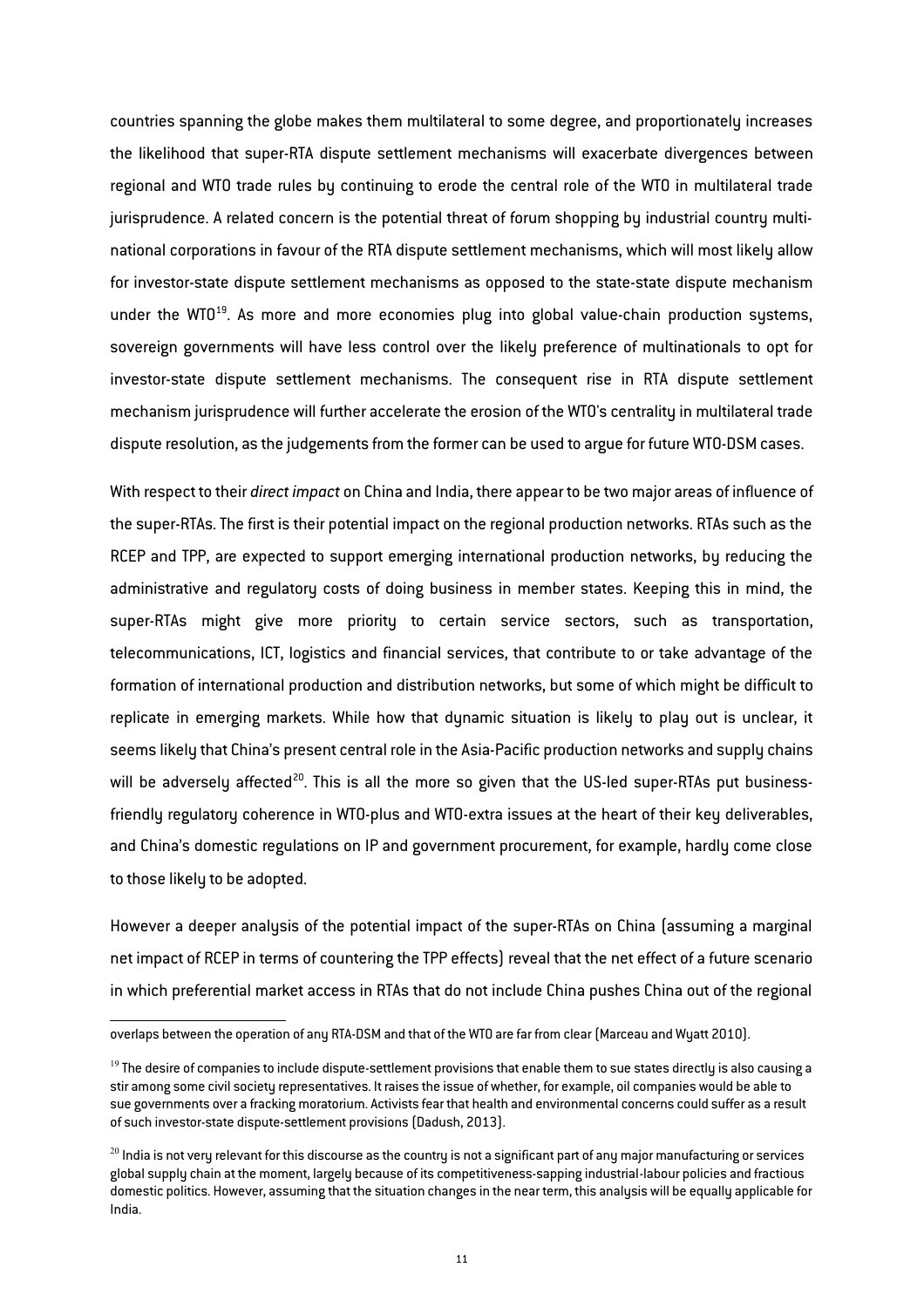production networks and supply chains, might not be as drastic in pure economic terms. This assessment stems from: (i) Because of the already low MFN<sup>[21](#page-11-0)</sup> tariffs in most of its large trade partners, the trade, investment and production diversion effect of the super-RTAs in pure tariff terms is going to be small, and not only because the preference margins of RTA tariffs tend to be low anyway (nearly all available evidence suggests that the trade-preference margins in RTAs are typically less than one percent). (ii) On the other hand, in view of its domestic labour-cost and other economic rebalancing compulsions in the aftermath of the 2008 financial crisis, China has been voluntarily moving away from the low-value-added-end of the export-production spectrum<sup>[22](#page-11-1)</sup> that benefits most from the tariff preferences, which further mutes the impact of a production network restructuring *sans* China as a result of the regional super-RTA. (iii) Lastly, insofar as the potential 10-20 percent tariff-equivalent gains from harmonisation of administrative rules and regulatory standards aimed at supply-chain smoothing within the super-RTA is concerned, getting the members to agree on deep integration is proving to be a rather difficult challenge to overcome in both the TPP and TTIP, in both the reciprocal tariff negotiations<sup>[23](#page-11-2)</sup> and non-tariff regulatory coherence and rule-making processes of these super-RTA negotiations; this then implies that the potential minimum 10 percent tariff-equivalent disadvantage because of non-compliant regulations or regulatory discrimination is not a critical concern for China at the moment.

However, assuming that the super-RTAs do lead to a deep liberalisation and achieve regulatory coherence in the near future, a restructuring and/or fragmentation of global supply chains as a consequence remains a real threat for the large Asian emerging economies, in particular China. These economies might then react in any of the following three ways:

(i) They adopt and upgrade to these new rules, regulations and industrial standards, even at some financial and political cost, in order to reduce the business costs of serving a world market. China took

<span id="page-11-0"></span> $^{21}$  In modern international economic relations and international politics, most favoured nation or MFN is a status or level of treatment accorded by one state to another in international trade. The term means the country which is the recipient of this treatment must, nominally, receive equal trade advantages as the "most favoured nation" by the country granting such treatment. In effect, under the WTO agreements, countries cannot normally discriminate between their trading partners. In contrast, in the early days of international trade, MFN status was usually used on a dual-party, state-to-state basis.

<span id="page-11-1"></span> $^{22}$  The transformation in Chinese supply chains has evolved almost unnoticed over several years. Many Chinese contract manufacturers are now building their own brands, investing in R&D and innovation, and tapping into China's domestic markets rather than just exporting their output. This is supported by the new industrial policy thrust in the latest Five Year Plan of the PRC which aims for a rebalancing from resource-intensive industries to labour-, capital-, and technologyintensive industries by focusing on strategic emerging industries, at least in the short term. Detailed plans from the State Council, the Development and Reform Commission, and the Ministry of Industry talk constantly of *"establishing global supply chains that allow China to control prices"*, *"to make industry contribute more to the comprehensive national power"*, and *"to reduce dependence on foreign producers"* (State Council, 2013). An analysis of the new service sector policies can be found in Karmakar, 2012.

<span id="page-11-2"></span><sup>&</sup>lt;sup>23</sup> Reciprocity is sign of resistance to openness, and we know that early GATT opening had been mostly unilateral, which had benefitted the liberalisers more than the so-called free-riders.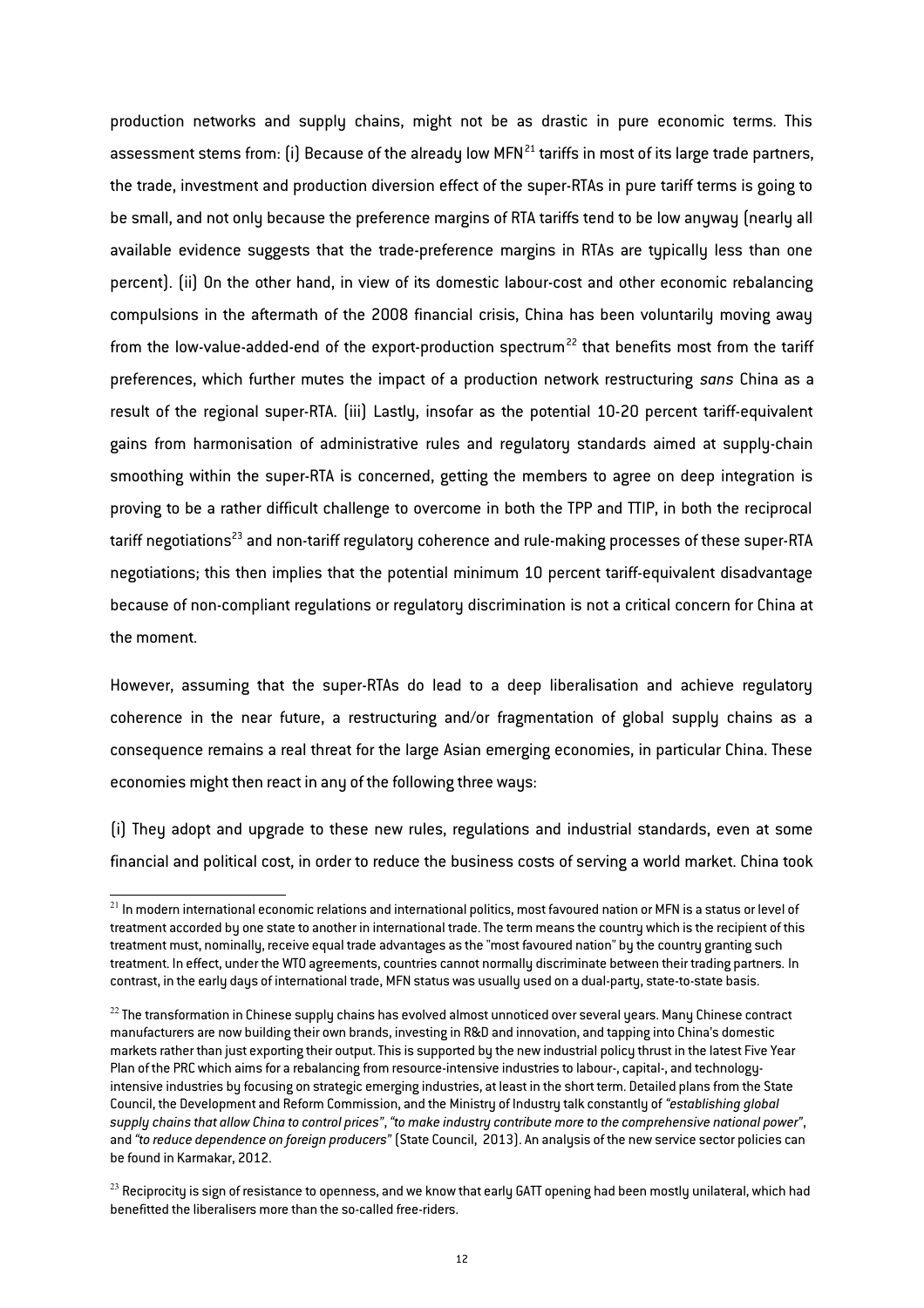this approach when it adopted and pre-committed to stricter WTO disciplines during its accession process, which helped it to become the world's most competitive economy. Indian exporters treat these costs as fixed before making the decision to export to industrialised country markets, often simultaneously meeting both the US- and EU-led standards (which are almost always higher than India's domestic standards) in order to avoid rejection of consignments<sup>[24](#page-12-0)</sup>. Chinese and Indian experience has shown that pragmatically accepting and adapting to new realities bear fruit.

(ii) They selectively refute the rules and production standards, based on domestic interest and the perceived market for their products in the new global economic architecture in which developing countries and their domestic markets account for almost 40 percent of global economic activity at current US\$, and more than 50 percent at US\$, PPP (WTO, 2013); by 2050, it is estimated that six of world's seven largest economies will be outside the OECD group. The new stringent rules regarding IP, state-owned enterprises, services sector regulations, government procurement, environmental regulations and dispute-resolution mechanisms in investment protection agreements are prime candidates for such rebuttal.

(iii) A third, and more likely possibility is that the emerging economies might operate on a *sui generis* dual regulatory regime in the medium term in key areas such as product standards and intellectual property (IP). Taking the example of the TTIP negotiations, even if the EU and US manage to create a "transatlantic (regulatory) fortress" or Economic NATO as a defence against export competition from the rising Asian emerging markets, especially China, it is uncertain that they will be able to entice these large emerging economies into adopting those rules simply out of fear of exclusion. In a recent development, both China and India initially ruled out joining negotiations on a US- and EU-backed proposal to expand the 1996 Information Technology Agreement (ITA), though both have benefited from the original ITA in multiple ways.

The compelling reason for these economies to not unilaterally upgrade to the higher standards and rules, albeit harmonised, arise from the existing and expected demand structure in these economies (Kharas, 2010). A recent World Bank study shows that in 2011 the per capita GDP of Brazil was US\$12,594, South Africa was US\$8,070, China was US\$5,445 and India was US\$1,489, while the average per capita GDP in OECD countries was US\$41,225, with the US per capita GDP being US\$48,112<sup>[25](#page-12-1)</sup>. The demand growth is also expected to be higher in the emerging markets in the next few

<span id="page-12-0"></span> $24$  Based on interviews undertaken by the author of Indian SME's in electrical and electronic manufactured products and exporting to both US and EU. Meeting multiple conformity assessment and differing standards add to costs, which the standards harmonisation will help to reduce, boosting competitiveness and even production consolidation.

<span id="page-12-1"></span> $25$  A recent report by PwC, average real wages in emerging markets like India could more than quadruple over by 2030, thus reducing the gaps with US and UK. However, India's current average monthly wage is around 25 times smaller than that of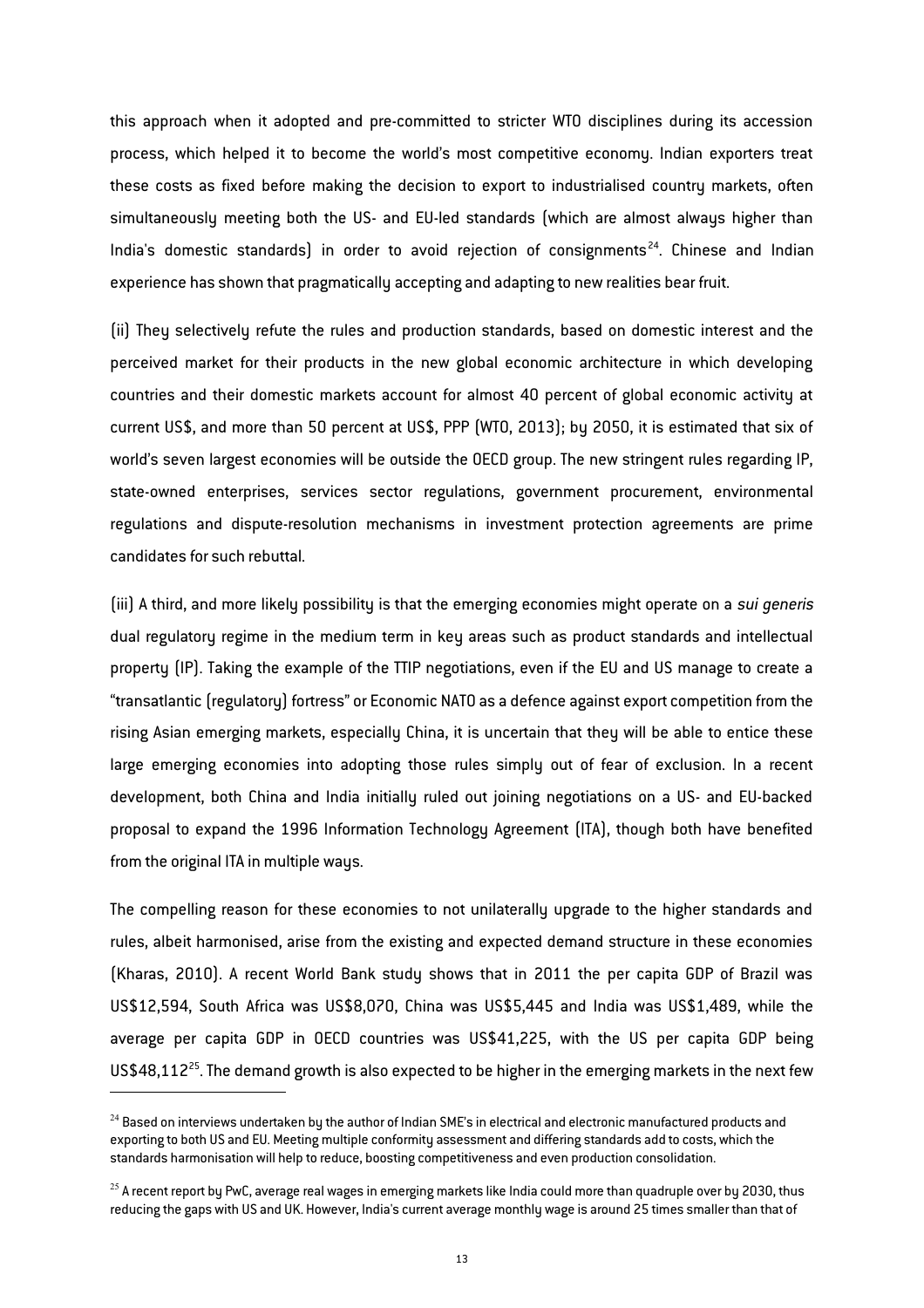decades<sup>[26](#page-13-0)</sup>. In such a situation, given that effective demand from the price-sensitive large emerging middle class<sup>[27](#page-13-1)</sup> is likely to remain high at home and in similar developing country markets that their domestic producers/brands can easily serve, a mass domestic upgrade to the costlier higher regulatory standards, albeit desirable, might not seem optimal to Chinese and Indian policymakers, at least in the near future.

A more likely medium-term outcome is the possibility of operation of a dual regulatory regime, with the export-oriented firms in these economies adopting the higher standards, while a large part of the remaining producers servicing the domestic market continuing to use the old, less rigorous standards and IP regimes<sup>[28](#page-13-2)</sup>. If the latter group is significantly large (although difficult to quantify, this share is likely to remain about two-thirds of the total population in China and India for the next decade according to various estimates), the incentive for emerging economy governments to sign up to more rigorous multilateral regulatory standards will diminish, at least until the majority of domestic consumers can afford to pay the quality premium on the higher-standard discretionary products and services<sup>[29](#page-13-3)</sup>. Even the most optimistic TTIP and TPP analysts do not seem to expect that a truly 'deep' agreement outlining *"gold standard regulatory cooperation"* will be operational in the medium term, as hegemons traditionally have not shown much inclination to compromise. Much therefore will depend

the UK; by 2030, it is likely to be only 7.5 times smaller. Over the same period, the average monthly Chinese wages could rise to around half of that of Spain. But the wage and purchasing power gap is expected to continue in the medium term, and this coupled with the forecasted exponential growth in the EM middle classes would in turn re-shape the global businesses product profiles (Kharas, 2010).

<span id="page-13-0"></span> $^{26}$  Kharas (2010) calculated that Asia's middle class (defined as households with daily per capita incomes between US\$ 10 and 100 in PPP terms), which accounted for less than one-quarter of the global middle class in 2010 will account for over 40 percent of global middle class consumption by 2020.

<span id="page-13-1"></span> $^{27}$  The rich and upper-middle class in China and India prefer to shop abroad, both for quality concerns as well as snob value, even for the foreign products that are available at home. The third reason for this preference, true in particular true for the Chinese consumer, is the high domestic taxes on foreign brands.

<span id="page-13-2"></span> $^{28}$  Anecdotal evidence and market surveys in China and India do support this contention. The present day consumers in these market have unique characteristics. While the rich, even the upper-middle class, prefer to shop abroad given their snob value and quality perception, the larger mass-middle class that do aspire to buy newer products in the domestic markets remain price-sensitive. The small car "nano" that the Indian auto-major TATA group sells in India and in Europe are vastly different in their product standards, and the stripping down for the Indian market has been done with the express reason to keep the price down to affordable levels. A majority of Chinese and Indian consumers also seem to prefer the domestic produced mobile handsets even in the smartphone category to the costlier Apple iPhones, which led the company to develop the cheaper iPhone-5c handset for these markets. In fact, more and more Chinese suppliers and Western brands are now focused on China and India's domestic market, which are becoming more attractive with rising incomes and a burgeoning middle class; in the 2014 Mobile World Congress in Barcelona several established companies showed off phones priced below US\$200, in an attempt to tap into emerging markets by developing low-cost and low-tech versions of their smartphones. This development is very different from the deliberate creation of unique national standards, despite the existence of well-established global standards, which the Chinese and Indian governments are accused of for restricting imports.

<span id="page-13-3"></span> $^{29}$  An earlier World Bank study had found that during the currency of the Doha Round, the absolute per capita income gap between the key emerging economies and advanced economies has widened further, affecting their net purchasing power and composition of products demanded.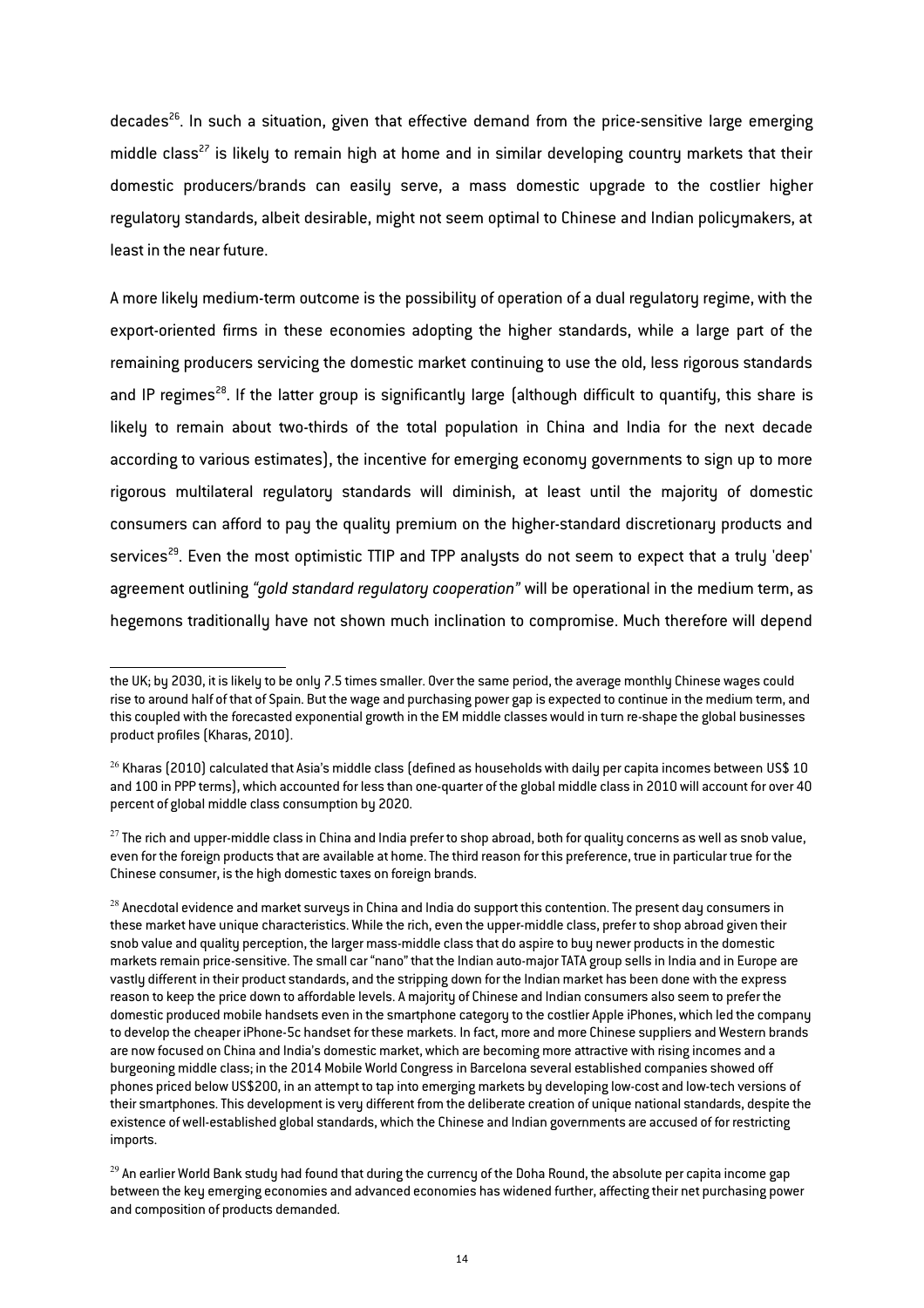on the credible threat of economically meaningful discriminatory outcomes that the new superregionals can actually create and its timeline. It is thus not clear if the super-RTAs under negotiation will have any definitive influence on expanding the multilateral trade agenda either, at least in the near future.

#### **4. Conclusion**

The Doha trade talks started at a time of great political vulnerability, launched just after the 9/11 attacks in the US, and had the idealistic objective of helping developing countries. Many of these developing economies are today performing much better than the crisis-ridden OECD countries in spite of the recent growth nose-dive in emerging economies. Growth in countries such as China has skewed the balance of economic power and consequent expectations from the erstwhile poor developing countries<sup>[30](#page-14-0)</sup>. Fearing that negotiating in a democratic one-country-one-vote WTO system will not allow the richer countries as much leverage as they previously had, the focus has turned to super-RTAs that are expected to generate a new momentum for liberalisation and provide a boost to trade and economic growth in particular in the participating industrialised member countries. Super-RTAs are also intended to reinforce their global influence as international standard- and rule-setters.

However, concerns have been raised that the new regionalism can succeed and provide a foundation on which an international trading regime can be built 'only if' the TTIP and the TPP are balanced and open to the wider international community. Otherwise, there is the danger of creating expensive global imbalances and even market fragmentation (Palacio, 2013). Our analysis has explored one such possibility of fragmentation, in which the stated objective of global regulatory harmonisation<sup>[31](#page-14-1)</sup> is not achieved because the large emerging economies choose to not move up to the higher standards because of the lack of effective demand in their domestic markets and other high-growth emerging economy markets. The changing demand patterns may in fact encourage industrialised economy multinational corporations to produce products with differing standards targeting different markets, as in the case of the Apple iPhone-5c. A healthy dose of realism about what can be achieved and by when

<span id="page-14-0"></span> $30$  Some analysts contend that the "US is also portraying as though the emerging economies are very strong and that they can easily undertake the commitments demanded by the US" (Narayanan, 2013) and thus pushing them to adopt a leadership position at the WTO negotiations, which expectation is subverted by the fact that EMs are still the home of a large number of poor people (living under US\$ 1.25 per day) and the recent growth slowdown in these economies are further unlikely to aid the US cause in the near future.

<span id="page-14-1"></span> $31$  An interesting point to note is that the world is split between groups following US-centric and EU-centric regulations and standards, depending on the trading bloc individual countries belong to. When negotiating trade agreements (including market access treaties like the EBA or everything-but-arms and the GSP), both the US and the EU tend to impose their particular set of product standards and regulatory philosophies on their (usually smaller) trade partners.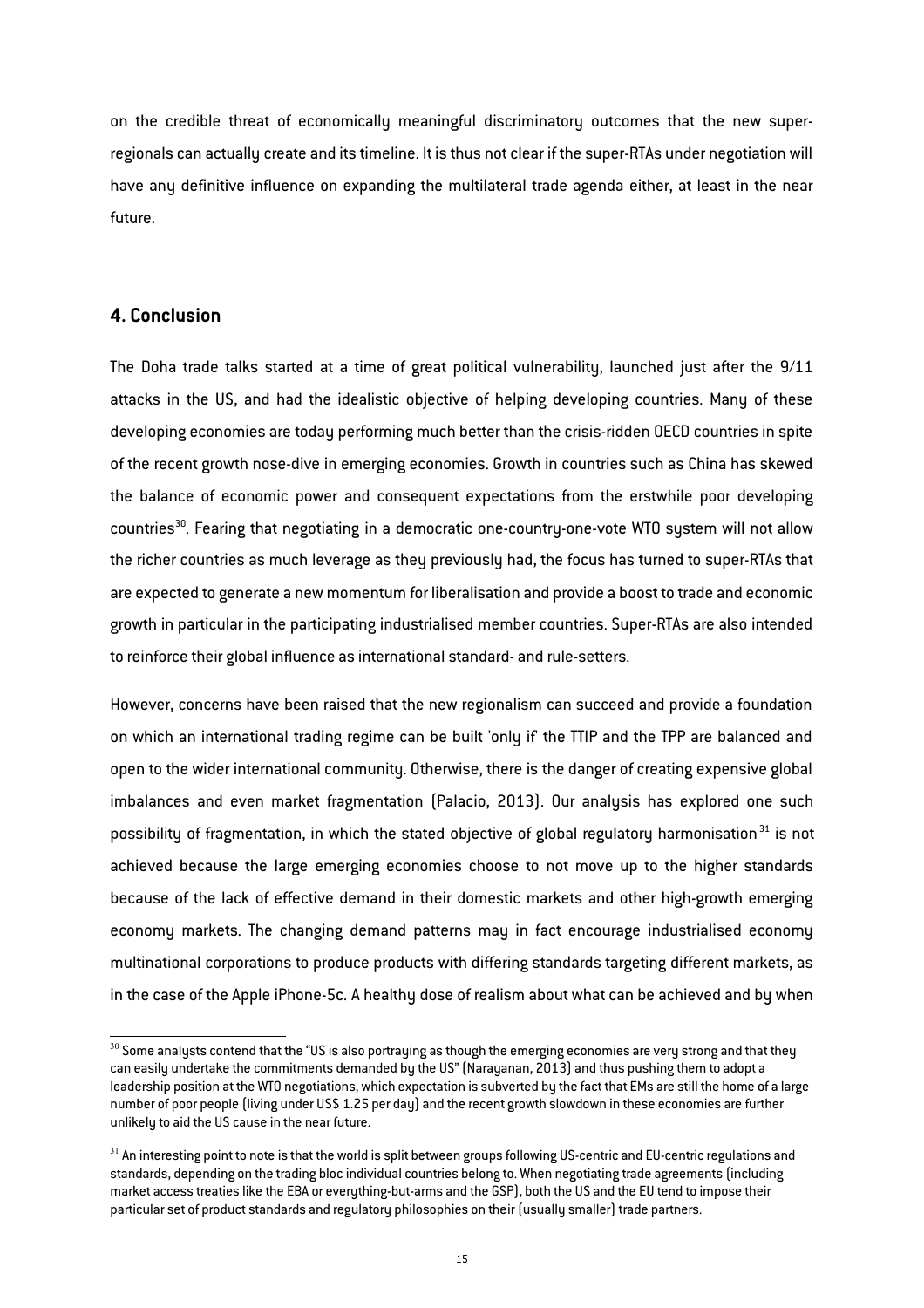is therefore necessary to manage expectations and retain the credibility of the new super-RTAs. These alternatives also ignore the considerable amount of work that has been done within each of the negotiating areas of the Doha Round and that the 'old' trade issues including agriculture are still of great interest (even imperative) to many of the WTO's members (Karmakar, 2013b).

So what should the emerging market strategy be? Given that the emerging countries of China, Brazil, India and South Africa are strongly constrained by domestic politics and economics from making an impasse-breaking negotiating offer, it is hard to expect definitive emerging economy leadership in the WTO negotiations anytime soon. However, in the interim, the large emerging economies can and should continue with unilateral domestic liberalisation of products and services, in self-interest and not from any threat-perception, and should also extend MFN treatment on these newly liberalised sectors, as the industrialised countries did in the early days of GATT. The same justification calls for their joining the government procurement agreement, and negotiating global competition policy rules to facilitate transparent trade and investment flows at home. The outward FDI flows from emerging economies have been on the rise in the last decade or so, and joining these global agreements will greatly benefit their domestic outward-looking firms by removing the discrimination against them in the industrial world. These can also pave the path for their eventual donning of the leadership cap and inducing global trade governance regime change.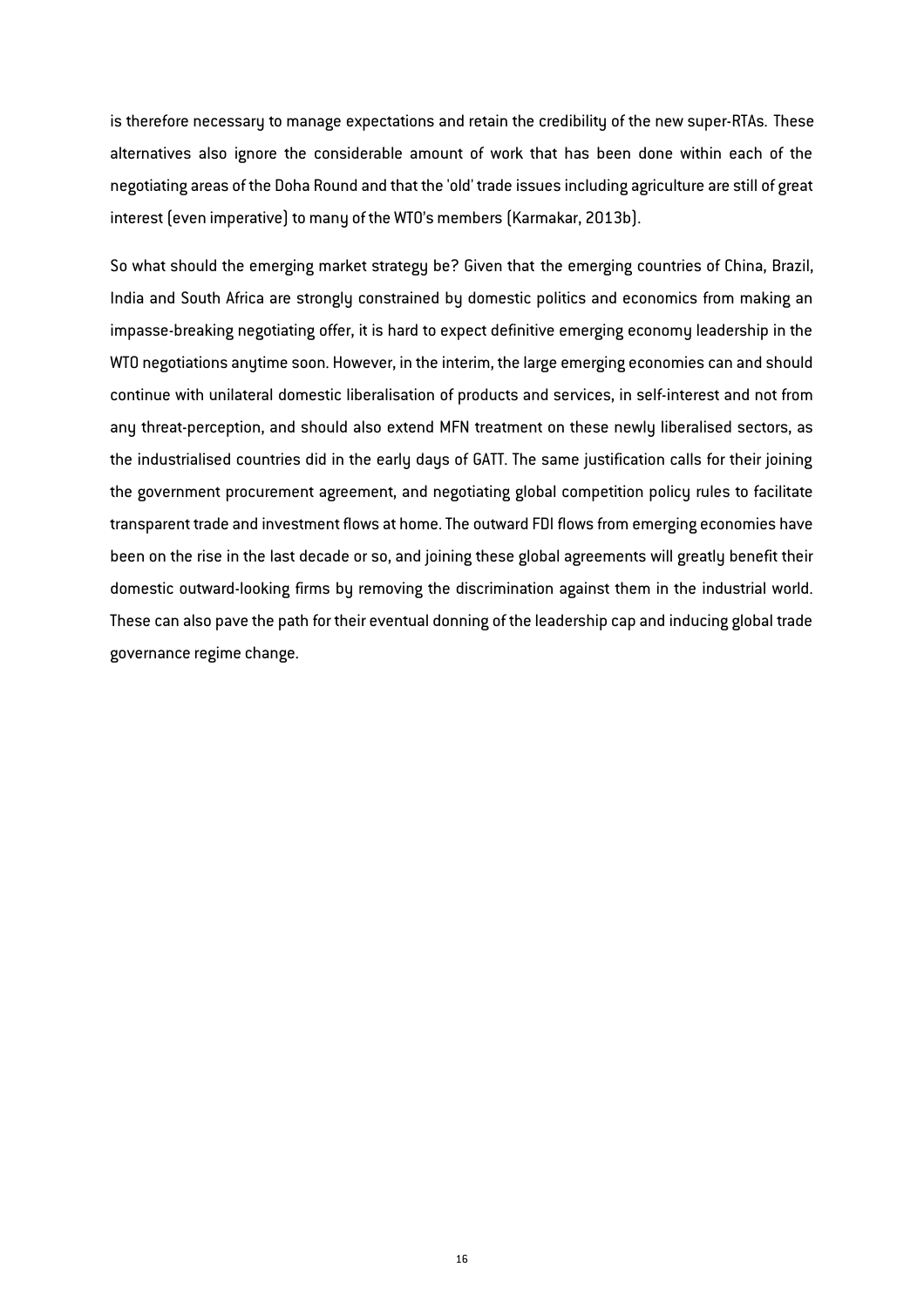### **References**

ASEAN (2012) *Guiding Principles and Objectives for Negotiating the Regional Comprehensive Economic Partnership,* accessed online at: [http://www.asean.org/images/2012/documents/Guiding](http://www.asean.org/images/2012/documents/Guiding%20Principles%20and%20Objectives%20for%20Negotiating%20the%20Regional%20Comprehensive%20Economic%20Partnership.pdf) [%20Principles%20and%20Objectives%20for%20Negotiating%20the%20Regional%20Comprehensive](http://www.asean.org/images/2012/documents/Guiding%20Principles%20and%20Objectives%20for%20Negotiating%20the%20Regional%20Comprehensive%20Economic%20Partnership.pdf) [%20Economic%20Partnership.pdf](http://www.asean.org/images/2012/documents/Guiding%20Principles%20and%20Objectives%20for%20Negotiating%20the%20Regional%20Comprehensive%20Economic%20Partnership.pdf)

Basu Das, Sanchita (2013) 'RCEP and TPP: Next stage in Asian regionalism', Asia Pathways, ADBI Blog, July 3, accessed online at: [http://www.asiapathways-adbi.org/2013/07/rcep-and-tpp-next](http://www.asiapathways-adbi.org/2013/07/rcep-and-tpp-next-stage-in-asian-regionalism/)[stage-in-asian-regionalism/](http://www.asiapathways-adbi.org/2013/07/rcep-and-tpp-next-stage-in-asian-regionalism/) [http://www.iseas.edu.sg/documents/publication/ISEAS%20Perspective](http://www.iseas.edu.sg/documents/publication/ISEAS%20Perspective%202013_2.pdf) [%202013\\_2.pdf](http://www.iseas.edu.sg/documents/publication/ISEAS%20Perspective%202013_2.pdf)

Bergsten, C. Fred (1996) 'Competitive Liberalization and Global Free Trade: A Vision of the Early 21st Century', *APEC Working Paper* 96–15, Washington, DC: Institute for International Economics, accessed online at: http:// [www.iie.com/publications/wp/1996/96-15.htm](http://www.iie.com/publications/wp/1996/96-15.htm)

Biukovic, Ljiljana (2008) 'Dispute Resolution Mechanisms and Regional Trade Agreements', *U.C. Davis Journal of International Law & Policy*, 14(2): 255-296

Charlton, Andrew H. and Joseph E. Stiglitz (2005) 'A Development-friendly Prioritisation of Doha Round Proposals', Wiley Blackwell in *The World Economy*, 28(3-03): 293-312

Dadush, Uri (2013) 'The Accidental Trade Policy', The Carnegie Endowment for International Peace, May 9 post; accessed online at: http://m.ceip.org/2013/05/09/accidental-trade-policy/g2wm

Francois, Joseph *et al* (2013) *Reducing Transatlantic Barriers to Trade and Investment: An Economic Assessment*, Centre for Economic Policy Research, London, project report prepared under implementing Framework Contract TRADE10/A2/A16, March

Fukunaga, Yoshifumi and Ikumo Isono (2013) 'Taking ASEAN+1 FTAs towards the RCEP: A Mapping Study', Economic Research Institute for ASEAN and East Asia (ERIA) *Discussion Paper Series*, ERIA-DP-2013-02, January

Horn, Henrik, Petros C. Mavroidis and Andre Sapir (2009) *Beyond the WTO: An anatomy of EU and US preferential trade agreements*, Blueprint Series, Volume VII, Bruegel, Brussels

Karmakar, Suparna (2012) 'India-China Services Trade: Promise or Predicament', *ICEC Working Paper*, October; accessed online at

http://issuu.com/indiachinachronicle/docs/india china service paper report?e=4090351/2605807

Karmakar, Suparna (2013a) 'Life after Bali: WTO should deliver on agriculture', *Bruegel blog*, 12 December, accessed online at: http://www.bruegel.org/nc/blog/detail/article/1211-life-after-bali/

Karmakar, Suparna (2013b) 'Life After Bali: Renewing the World Trade Negotiating Agenda', *Policy Contribution* 2013/17, Bruegel